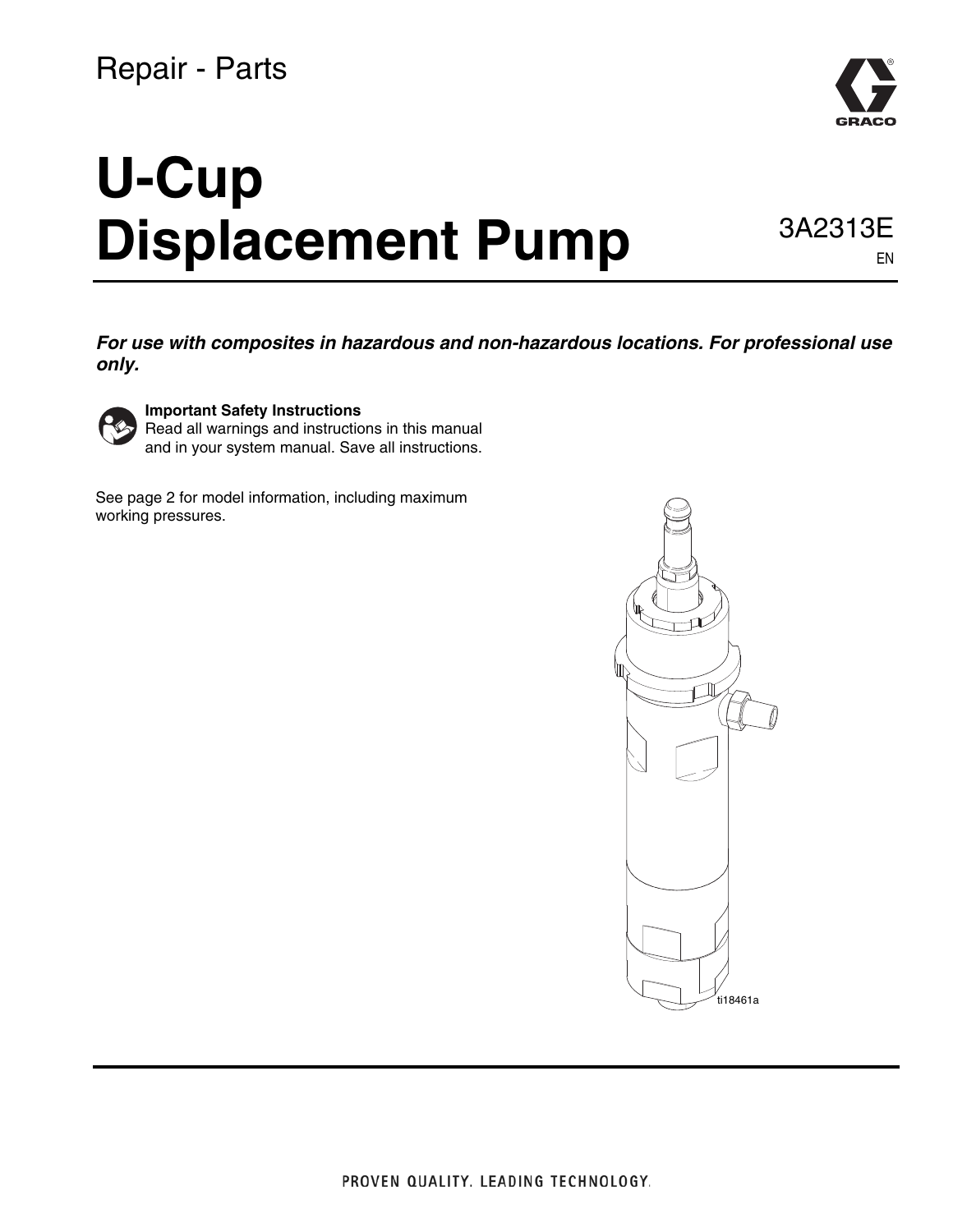## **Contents**

| Component Identification  3 |  |  |  |  |  |  |  |  |  |  |  |  |
|-----------------------------|--|--|--|--|--|--|--|--|--|--|--|--|
|                             |  |  |  |  |  |  |  |  |  |  |  |  |
| Disassembly  4              |  |  |  |  |  |  |  |  |  |  |  |  |
|                             |  |  |  |  |  |  |  |  |  |  |  |  |
|                             |  |  |  |  |  |  |  |  |  |  |  |  |
|                             |  |  |  |  |  |  |  |  |  |  |  |  |
|                             |  |  |  |  |  |  |  |  |  |  |  |  |
| Technical Data  11          |  |  |  |  |  |  |  |  |  |  |  |  |
| Graco Standard Warranty  12 |  |  |  |  |  |  |  |  |  |  |  |  |
| Graco Information  12       |  |  |  |  |  |  |  |  |  |  |  |  |

### **Related Manuals**

Manuals are available at www.graco.com.

| Manual | <b>Description</b>                 |
|--------|------------------------------------|
| 3A2315 | NXT <sup>®</sup> Air Motor for FRP |
| 3A2012 | <b>FRP Proportioner</b>            |

### <span id="page-1-0"></span>**Models**

Check your displacement pump's identification marking for the 6-digit part number. Use the following matrix to define the construction of your displacement pump. For example, displacement pump model LW075S represents a wet-cup, 75 cc, Chromex™ coated rod, stainless steel displacement pump**.**

To order replacement parts, see **[Parts](#page-7-0)** section starting on page [8.](#page-7-0) The digits in the matrix do not correspond to the reference numbers in the Parts drawings and lists.



|                              |   | W                                    |                                                                                   |   |                                       |  |  |  |
|------------------------------|---|--------------------------------------|-----------------------------------------------------------------------------------|---|---------------------------------------|--|--|--|
| <b>First</b><br><b>Digit</b> |   | <b>Second Digit</b><br>(Description) | Third, Fourth, and Fifth Digits<br>(Displacement Pump Volume Per<br>Cycle* in cc) |   | <b>Sixth Digit</b><br>(Pump Material) |  |  |  |
|                              | W | Wet-cup style                        | 075                                                                               | S | <b>Stainless Steel</b>                |  |  |  |
| (Lower)                      |   |                                      | 100                                                                               | С | <b>Carbon Steel</b>                   |  |  |  |

*\* Cycle refers to combination of one upstroke and one downstroke.*

| <b>Model, Series</b> | <b>Maximum Working</b><br><b>Pressure</b><br>psi (MPa, bar) | <b>Fluid Inlet</b> | <b>Fluid Outlet</b> |
|----------------------|-------------------------------------------------------------|--------------------|---------------------|
| LW075S, Series A     | 4800 (33.1, 331)                                            | $3/4$ in. npt      | $3/8$ in. npt       |
| LW100C, Series A     | 3600 (24.8, 248)                                            | $3/4$ in. npt      | $3/8$ in. npt       |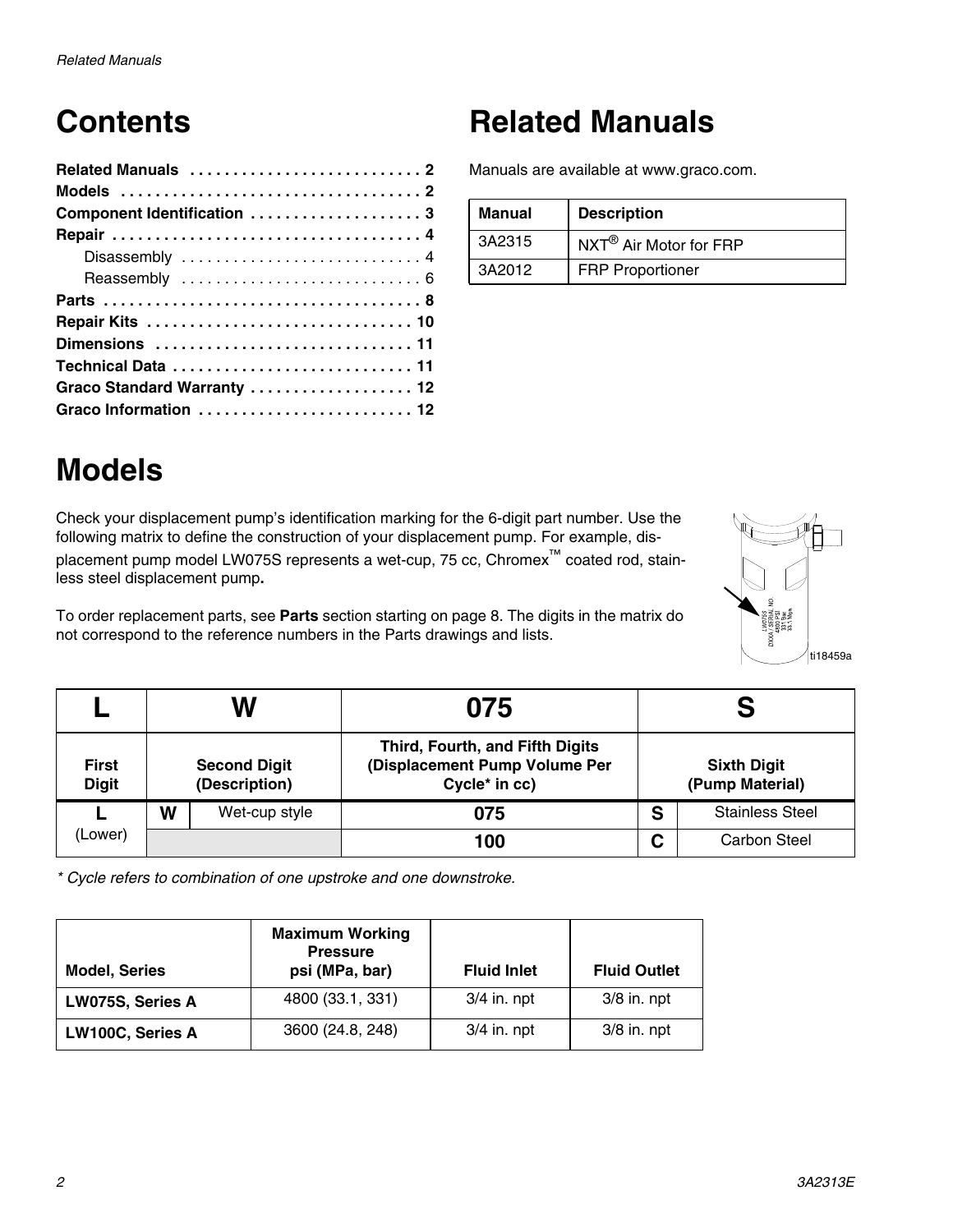### <span id="page-2-0"></span>**Component Identification**



#### **FIG. 1. Component Identification**

#### **Key:**

- A Piston/Rod Assembly
- B Wet Cup
- C Fluid Outlet
- D Fluid Inlet
- E Lower Cylinder
- F Upper Cylinder
- G Intake Valve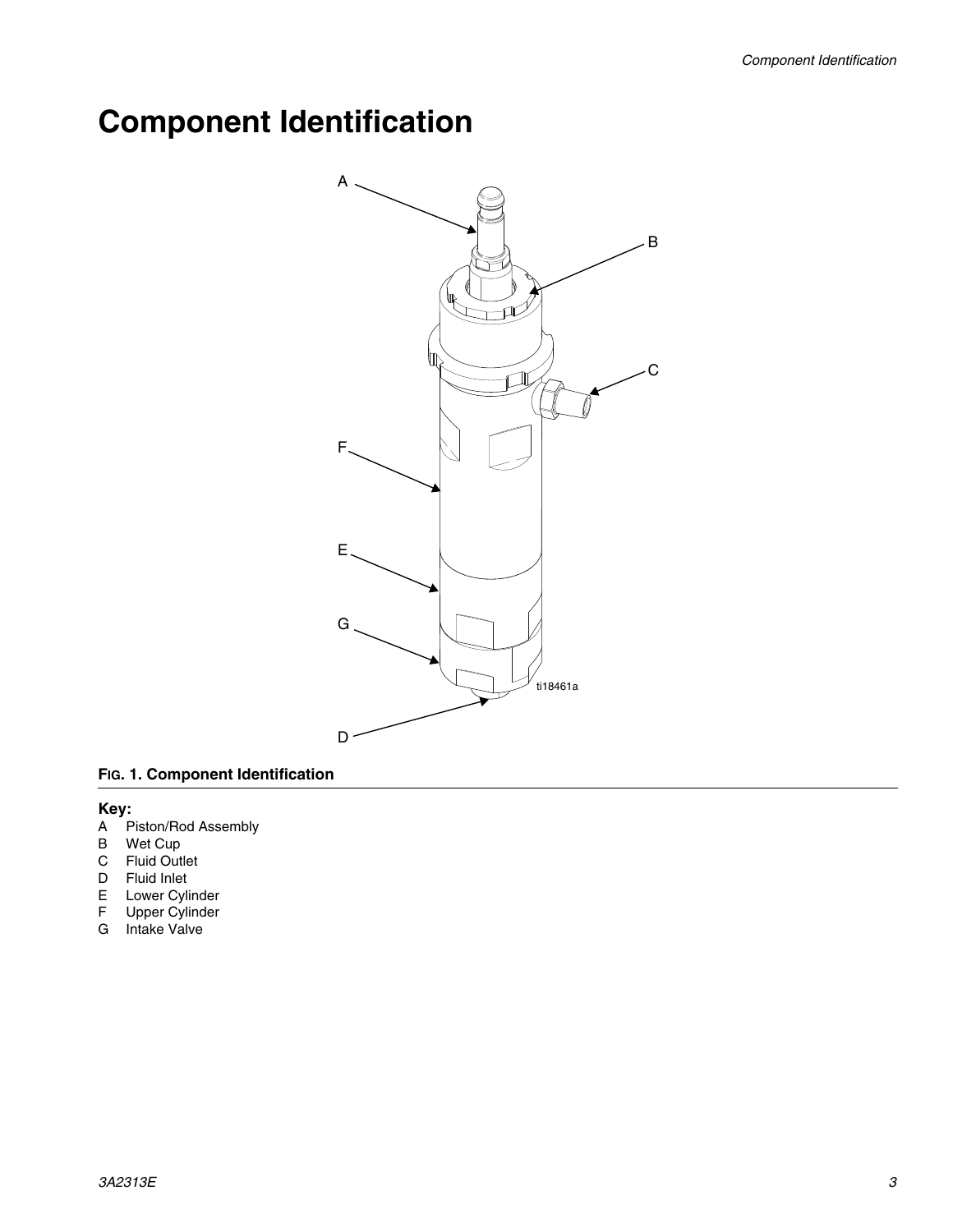### <span id="page-3-0"></span>**Repair**



#### *NOTICE*

Always use Genuine Graco Parts and Accessories, available from your Graco distributor. If you supply your own accessories, be sure they are adequately sized and pressure rated for your system.

Reference numbers and letters in parentheses in the text refer to the callouts in the figures and the parts drawing.

### <span id="page-3-1"></span>**Disassembly**



**NOTE:** Repair kits are available. See the chart on page [10](#page-9-0) to order the correct kit(s) for your pump.

See [FIG. 2](#page-4-0) on page [5](#page-4-0) for disassembled view of the displacement pump. Lay out all removed parts in sequence to ease reassembly. Clean all parts with a compatible solvent and inspect them for wear or damage.

- 1. Prior to removing pump, flush the system. See the system manual.
- 2. Perform Pressure Relief Procedure. See the system manual.
- 3. Remove the displacement pump from the system. See the system manual.
- 4. Place cylinder (1) sideways in a vise with soft jaws.
- 5. *If inlet ball check needs repair,* use an adjustable wrench on hex of foot valve (25) to unscrew it from the lower cylinder (19). Loosen vice briefly and tip out the ball (22).



Remove the seat (21) and use an o-ring pick to remove the o-ring (24) from the foot valve.

- 6. *If the ball check does not need repair,* remove foot valve (25) and lower cylinder (19) as one piece. Use an adjustable wrench on hex of lower cylinder (19) to remove it from the upper cylinder (1) and slide it straight off the pump. Be careful not to damage the piston/rod assembly (11).
- 7. Remove the o-ring (20) from the top of the lower cylinder.
- 8. Loosen the wet cup (3).
- 9. Pull the piston/rod assembly out of the bottom of the upper cylinder. Remove the spacer (16), bushing (17), and seal (18) from the bottom of the upper cylinder (1).
- 10. Remove the wet cup (3).
- 11. Remove the busing (6) and seal (7) from the bottom of the wet cup.

**NOTE:** The jam nut (28) can remain attached to the upper cylinder.

- 12. Remove the spacer (2) from the top of the upper cylinder (1).
- 13. Remove the wet cup seal (4) and the upper cylinder seal (5).
- 14. *If piston ball check needs repair,* clamp the rod flats in a vice. Use a 13 mm (1/2 in.) hex wrench to remove the flow-through nut (13) from end of piston.
- 15. Remove the o-ring (14), seat (12) and ball (15).

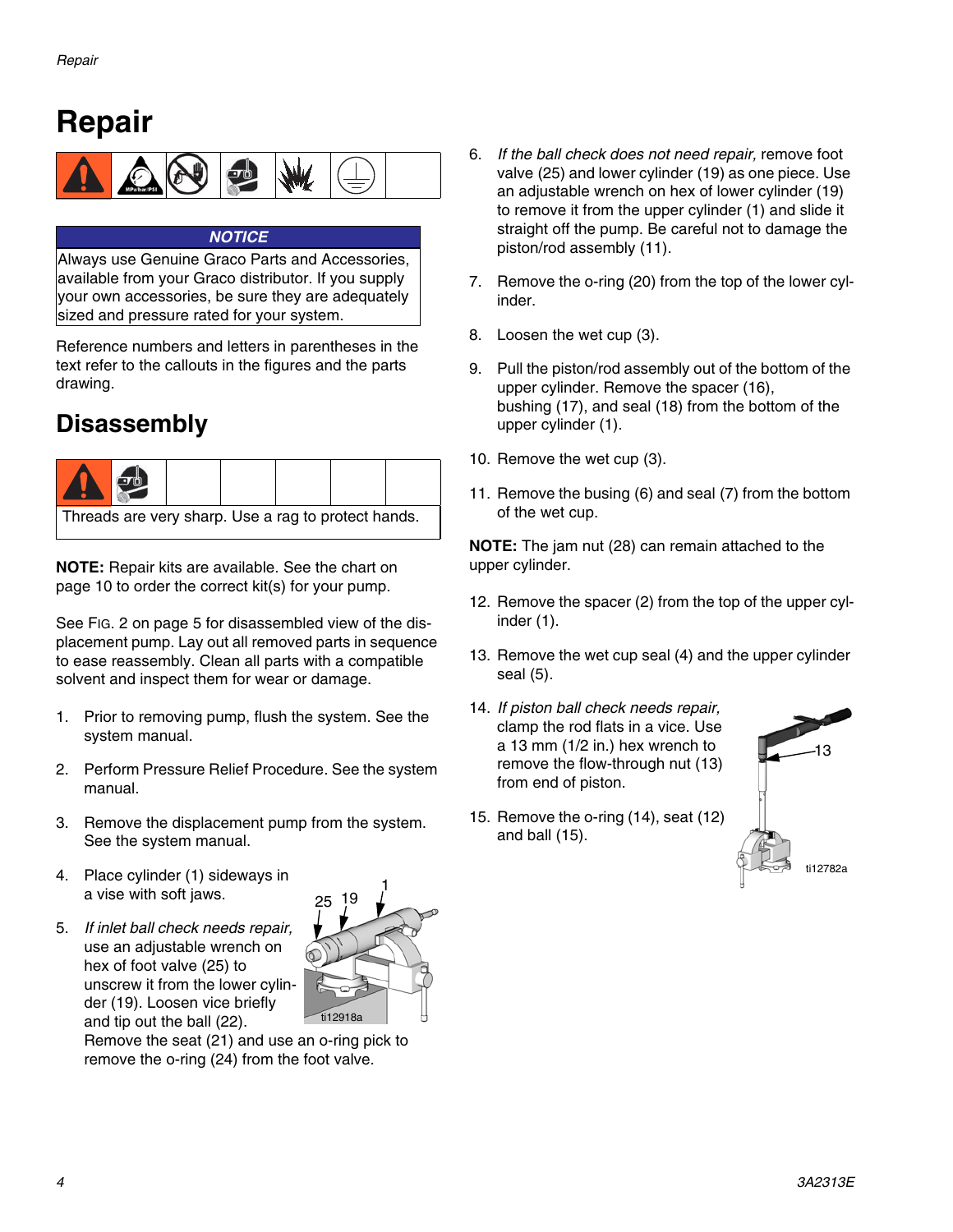

- $\Delta$  Torque to 54-66 ft-lb (73-89 N•m).
- <span id="page-4-0"></span> $\Delta$  Torque to 90.5-109.5 ft-lb (122-148.5 N•m).
- 
- 10 Apply lubricant to threads.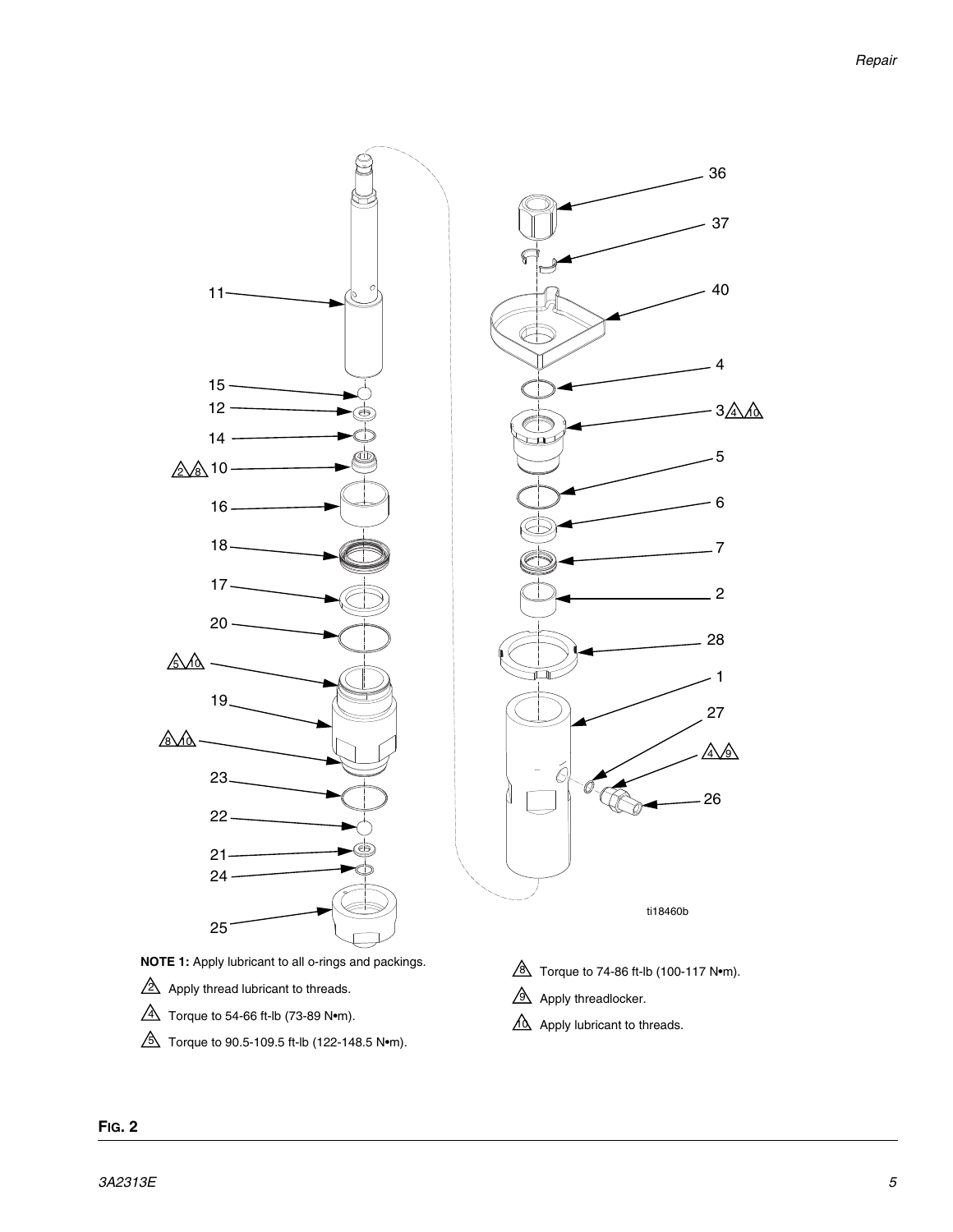### <span id="page-5-0"></span>**Reassembly**

See [FIG. 3](#page-6-0) on page [7](#page-6-0) for detailed view of how parts are assembled, with torques and other specifications.

#### *NOTICE*

All threads, packings, and seals must be well lubricated. Use lubricant (Graco Part Number 111265) or a similar product.

1. Clean and inspect all parts.

#### *NOTICE*

Discard all o-rings removed from the pump. Compressed PTFE o-rings may cause the pump to leak.

- 2. Place the ball (15) in the piston body. Install the seat (12) and o-ring (14). Lubricate the o-ring and the threads of the flow-through nut (10). Screw the flow-through nut (10) into the piston/rod assembly.
- 3. Place piston in vice and torque flow-through nut (10) to 74-86 ft-lb (100-117 N•m). See illustration on page [4.](#page-3-1)
- 4. Lubricate and install new wet cup seal (4) and upper cylinder seal (5).
- 5. Install bushing (6) into the wet cup (3).
- 6. Lubricate and install the u-cup seal (7) into the wet cup (3).
- 7. Install the spacer (2) in the top of the upper cylinder.
- 8. Lubricate the threads then screw the wet cup (3) into the upper cylinder (1).
- 9. With the upper cylinder (1) upside down:
	- a. Drop spacer (16) into the bottom of the upper cylinder (1).
	- b. Drop the u-cup (18) into the bottom of the upper cylinder.
	- c. Partially thread the lower cylinder (19) into the upper cylinder (1) to press the u-cup seal into place until the seal seats.
	- d. Unthread lower cylinder then drop in the bushing (17).
- e. Push the piston/rod assembly into the upper cylinder (1).
- f. Put o-ring (20) in place.
- g. Lubricate threads then torque lower cylinder against upper cylinder to 90.5-109.5 ft-lb (122-148.5 N•m).
- 10. Lubricate and install the seal (23) on the bottom of the lower cylinder (19).
- 11. Install the o-ring (24) and intake seat (21) into the top of the foot valve. Lubricate the o-ring. The seat (21) is reversible. Turn over or replace as needed.
- 12. Lubricate the seal (23) and threads of the lower cylinder (19). Place the ball (22) on the seat (21).
- 13. Keeping cylinder upright so the seat remains firmly in place, screw the foot valve (25) into the lower cylinder (19) hand tight.
- 14. Clamp the cylinder in a vice and torque to 74-86 ft-lb (100-117 N•m).
- 15. Torque wet cup (3) to 54-66 ft-lb (73-89 N•m).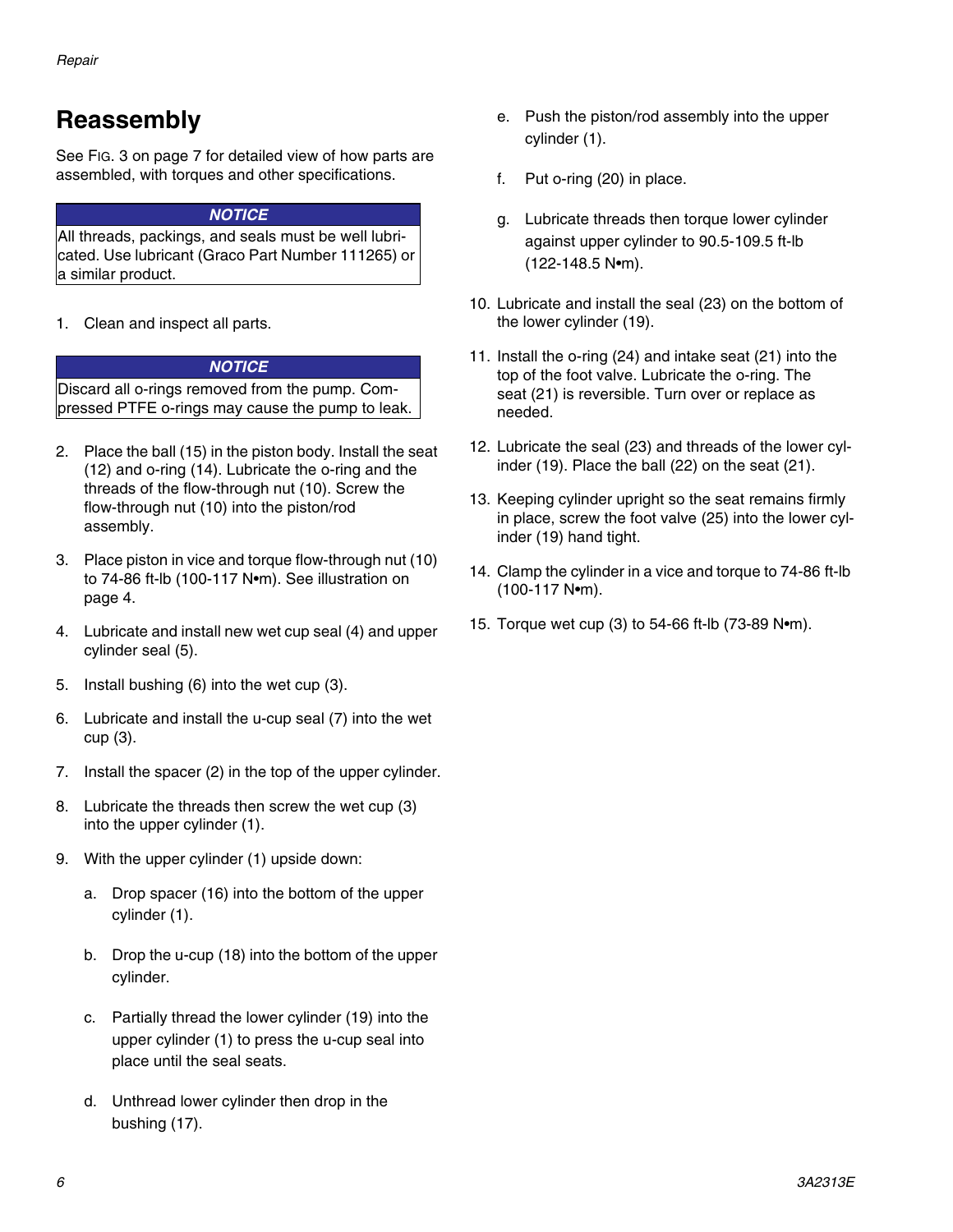

- $\Delta$  Torque to 54-66 ft-lb (73-89 N•m).
- <span id="page-6-0"></span> $\Delta$  Torque to 90.5-109.5 ft-lb (122-148.5 N•m).
- 
- 10 Apply lubricant to threads.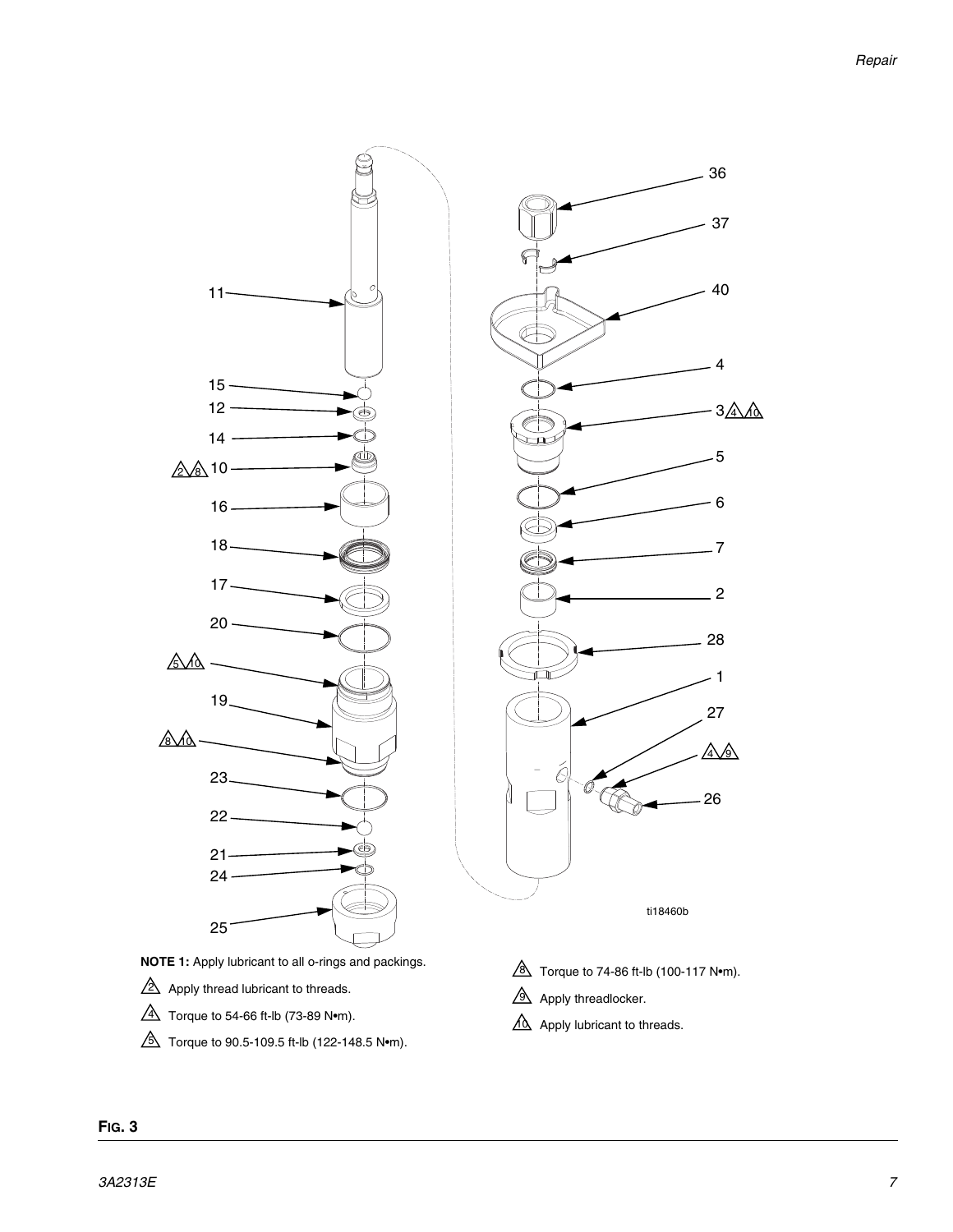### <span id="page-7-0"></span>**Parts**





- $2\Delta$  Apply thread lubricant to threads.
- $\overline{4}$  Torque to 54-66 ft-lb (73-89 N•m).
- $\bar{\mathbb{S}}$  Torque to 90.5-109.5 ft-lb (122-148.5 N•m).

ti18460b

<u>&</u> Torque to 74-86 ft-lb (100-117 N∙m).

 $\mathfrak{A}$  Apply threadlocker.

10 Apply lubricant to threads.

3<u>A\*A*∂</u>

<u>A A </u>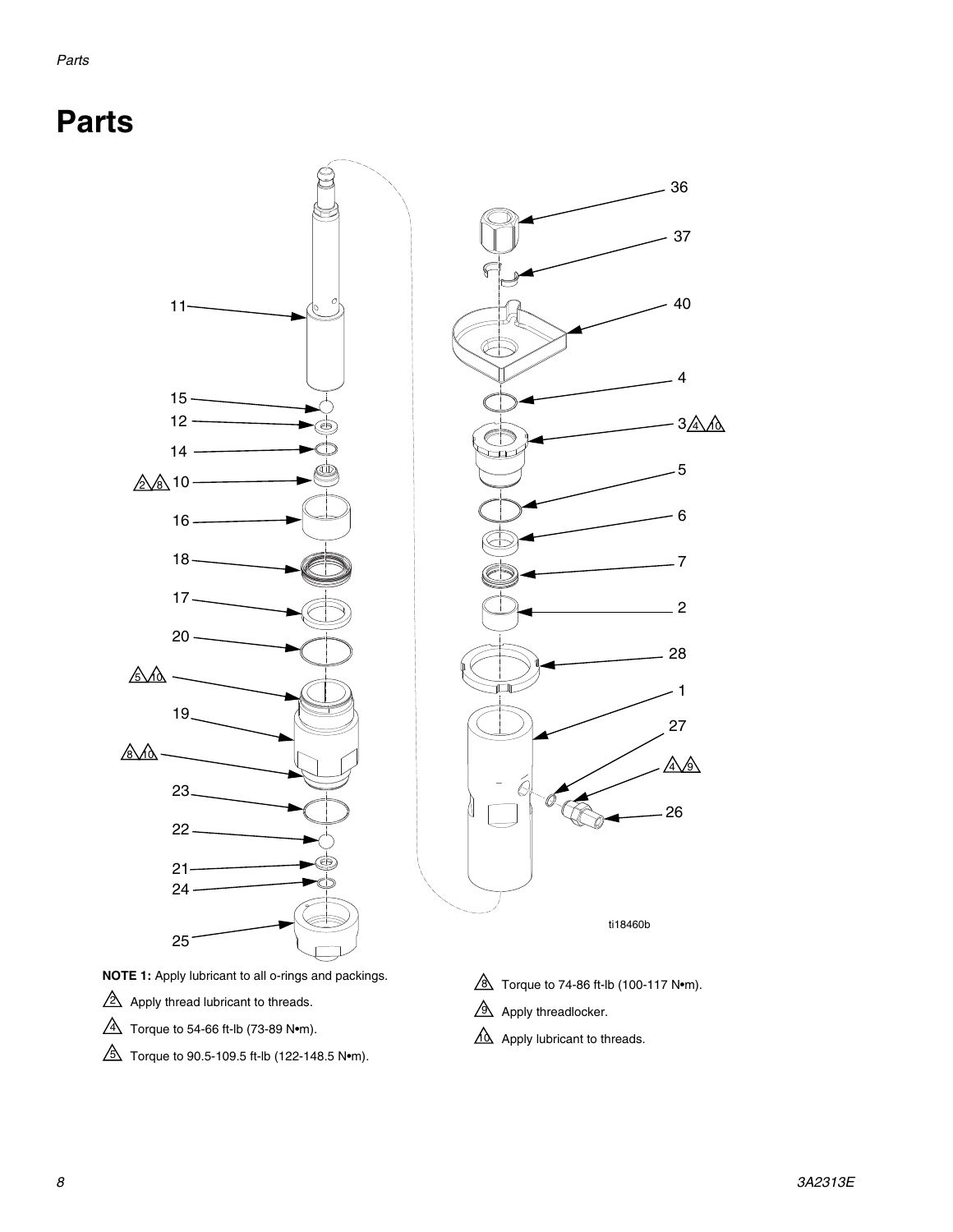| Ref.              | <b>Description</b>                                                                  | <b>LW075S</b> | <b>LW100C</b> | Qty.         |
|-------------------|-------------------------------------------------------------------------------------|---------------|---------------|--------------|
| ī                 | CYLINDER, upper (also includes: 5,<br>20, 26, 27)                                   | 24A815        | 16P061        | 1            |
| $2^*$             | SPACER, u-cup, throat                                                               |               |               | 1            |
| $\overline{3}$    | CUP, wet (also includes: 4, 5)                                                      | 24A809        | 16P062        | ī            |
| $\overline{4}$    | O-RING (pack of 10)                                                                 | 24A631        | 24A632        | ī            |
| $\overline{5^*}$  | O-RING, ptfe (pack of 10)                                                           | 24P190        | 24P191        | 1            |
| $\overline{6^*}$  | <b>BUSHING, throat</b>                                                              | ---           | ---           | ī            |
| $\overline{7}^*$  | SEAL, u-cup, throat                                                                 |               |               | ī            |
| 10 <sub>1</sub>   | NUT, flow through                                                                   | ---           |               | 1            |
| $\overline{11}$   | KIT, piston and rod (also includes: 8,<br>9, 10, 12, 13, 14, 15)                    | 25B082        | 25N495        | 1            |
| 12 <sub>1</sub>   | SEAT, carbide                                                                       |               |               | 1            |
| 14 <sub>†</sub>   | O-RING (pack of 10)                                                                 | 24P189        | 24P189        | 1            |
| 15 <sup>•</sup>   | BALL, valve, check                                                                  |               | ---           | ī            |
| $\overline{16^*}$ | SPACER, u-cup, piston                                                               |               | ---           | 1            |
| $17*$             | <b>BUSHING, piston</b>                                                              | ---           | ---           | 1            |
| $\overline{18^*}$ | SEAL, u-cup, piston                                                                 | ---           |               | 1            |
| $\overline{19}$   | <b>CYLINDER, lower (also includes:</b><br>20, 23)                                   | 24A824        | 16P063        | 1            |
| $20*$             | O-RING (pack of 10)                                                                 | 24P192        | 24P193        | 1            |
| $\overline{211}$  | SEAT, carbide                                                                       | ---           | ---           | 1            |
| $\overline{22}$   | <b>BALL</b>                                                                         |               |               | 1            |
| $23+$             | PACKING, o-ring (pack of 10)                                                        | 24P196        | 24P196        | 1            |
| $\overline{24}$   | PACKING, o-ring (pack of 10)                                                        | 24P194        | 24P195        | 1            |
| $\overline{25}$   | VALVE, foot (also includes: 23)                                                     | 24A836        | 16P064        | 1            |
| $\overline{26}$   | FITTING, 3/8-18 npt x 3/4-16 unf<br>(also includes: 27)                             | 24A840        | 24A840        | 1            |
| $\overline{27}$   | O-RING (pack of 10)                                                                 | 24E457        | 24E457        | 1            |
| $\overline{28}$   | NUT, jam                                                                            | 24A636        | 24A637        | ī            |
| $\overline{36}$   | NUT, coupler (used with coupling<br>collar, ref. 37 to connect rod to air<br>motor) | 15T311        | 15T311        | 1            |
| $\overline{37}$   | COLLAR, coupling, half-cylinder; for<br>connecting to air motor (pack of 10)        | 24A619        | 24A619        | $\mathbf{2}$ |
| $\overline{39}$   | FLUID, TSL <sup>™</sup> , 8 oz bottle                                               | 206994        | 206994        | 1            |
| $\overline{40}$   | <b>RESERVOIR, TSL</b>                                                               | 24A625        | 24A626        | 1            |

*--- Not sold separately.*

- *\* Included in seal repair kit. See page [10](#page-9-0).*
- *† Included in seat repair kit. Stainless steel seats also are available. See page [10](#page-9-0).*
- ◆ *Included in check ball kit. Tungsten carbide check balls also are available. See page [10.](#page-9-0)*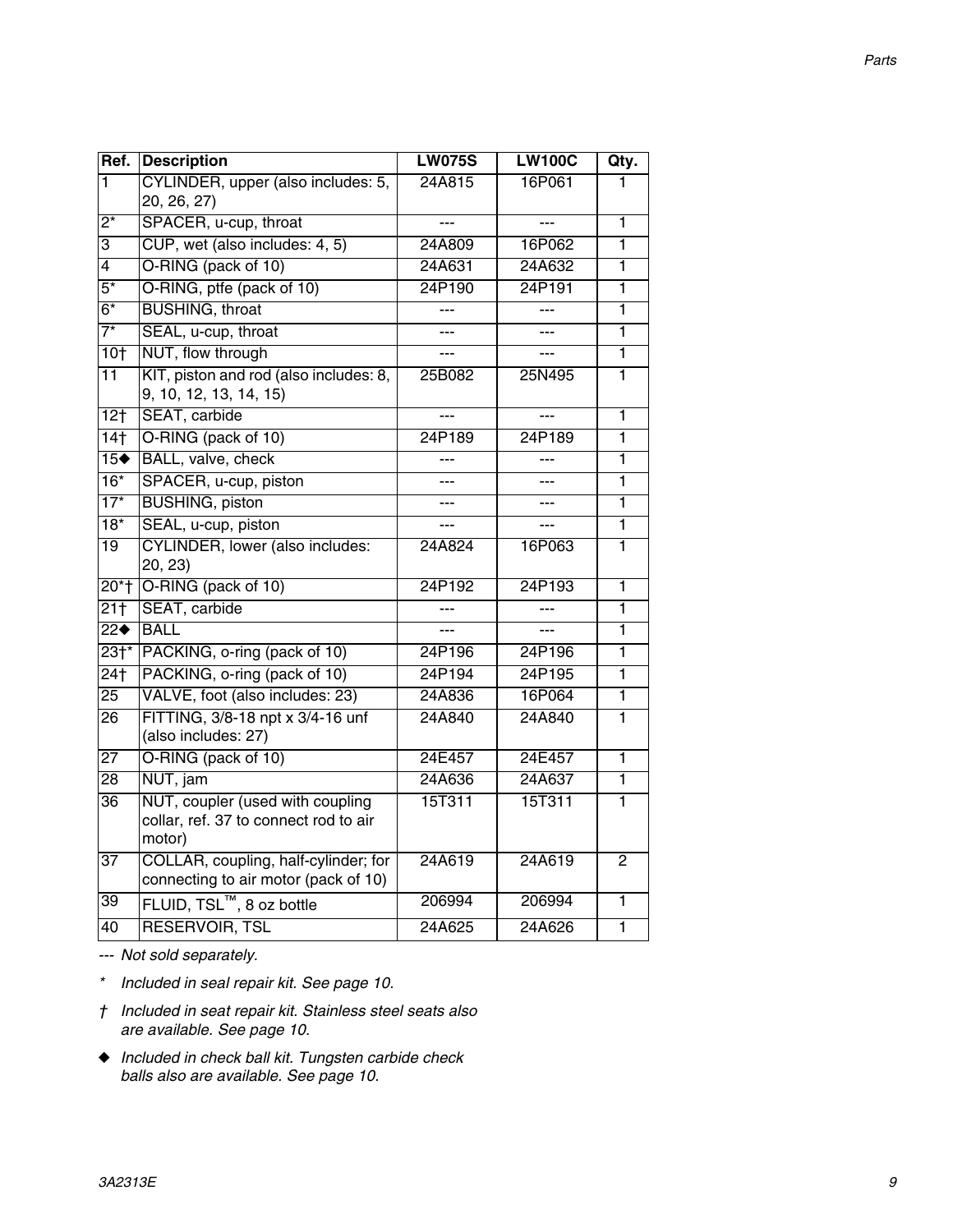# <span id="page-9-0"></span>**Repair Kits**

See parts illustration and parts list beginning on page [8](#page-7-0) for descriptions of items included in each kit.

| <b>Kit Description</b>                                                                                                                                                   | <b>LW075S</b> | <b>LW100</b> |
|--------------------------------------------------------------------------------------------------------------------------------------------------------------------------|---------------|--------------|
| * Seal Repair Kit<br>Includes items 2, 5, 6, 7, 16, 17, 18, 20, and 23.                                                                                                  | 16N231        | 16N232       |
| † Seat Repair Kit<br>Includes items: seats $(12, 21)$ , o-rings $(14, 20, 12)$<br>23, 24), and flow-through nut (10)                                                     |               |              |
| <b>Tungsten Carbide (Standard)</b>                                                                                                                                       | 24A783        | 24A784       |
| $\bullet$ Check Ball Kit<br>Includes items: piston ball (15), and intake<br>ball (22)                                                                                    |               |              |
| <b>Stainless Steel (Standard)</b>                                                                                                                                        | 24A263        | 24A264       |
| <b>Tungsten Carbide</b>                                                                                                                                                  | 24A669        | 24A670       |
| <b>Connecting Kit</b><br>Includes tie-plate, 3 tie-rods, 3 tie-rod nuts,<br>spring guard, coupling nut, 2 coupling collars,<br>TSL reservoir, reservoir o-ring, and TSL. | 16N242        | 16N243       |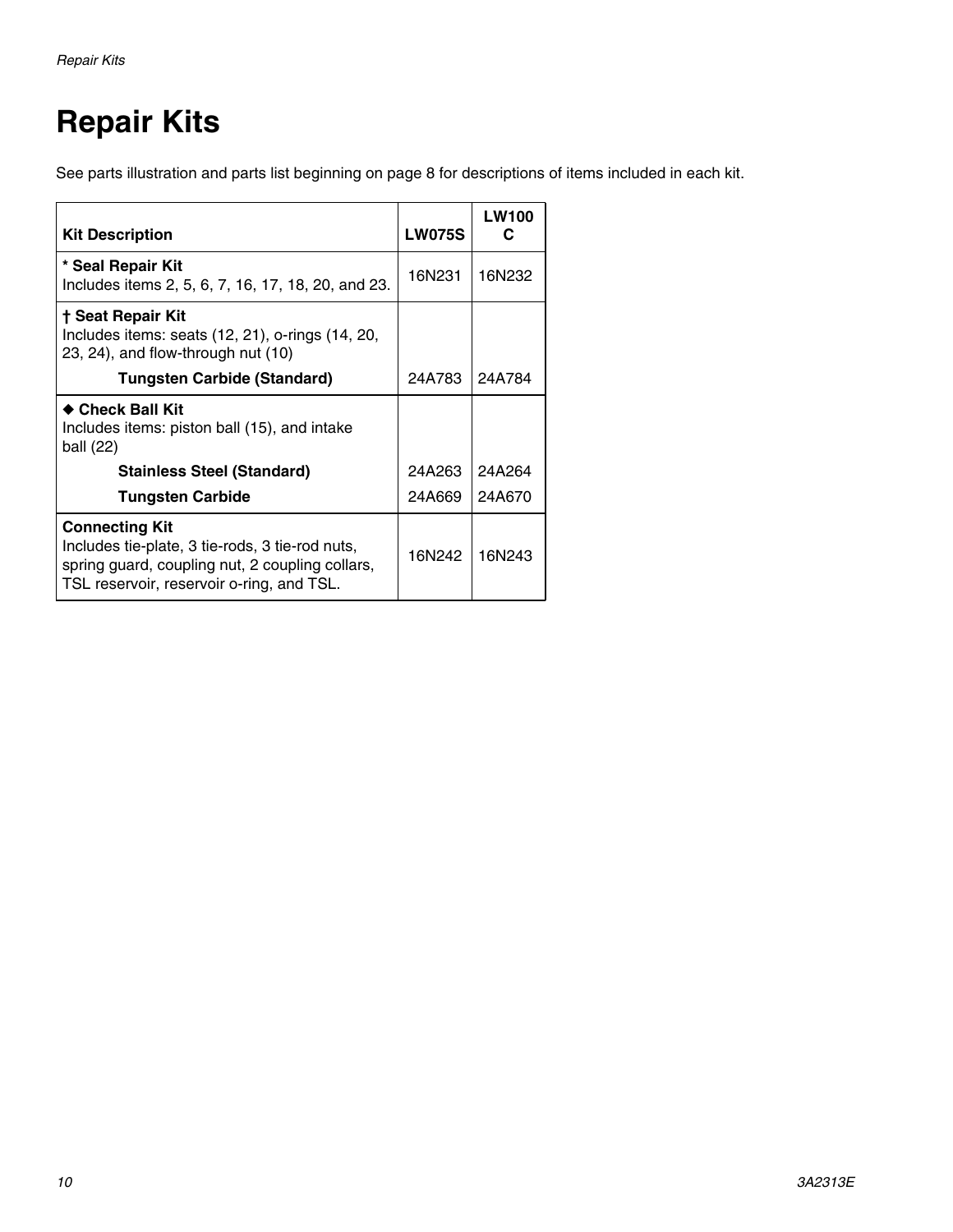### <span id="page-10-0"></span>**Dimensions**



| <b>Displacement</b><br>Pump | (Height*)<br>$in.$ (mm) | (Inlet Size)<br>in. npt | (Outlet Size)<br>in. npt | Weight<br>lbs (kg) |
|-----------------------------|-------------------------|-------------------------|--------------------------|--------------------|
| <b>LW075S</b>               | 15.4 (391)              | $3/4$ in.               | $3/8$ in.                | 15.3(6.9)          |
| <b>LW100C</b>               | 15.4 (391)              | $3/4$ in.               | $3/8$ in.                | 18.6(8.4)          |

*\* Height measured at mid-stroke.*

### <span id="page-10-1"></span>**Technical Data**

| <b>U-Cup Displacement Pump</b> |                                                                                                           |                   |  |  |  |
|--------------------------------|-----------------------------------------------------------------------------------------------------------|-------------------|--|--|--|
|                                | US                                                                                                        | <b>Metric</b>     |  |  |  |
| Maximum fluid working pressure |                                                                                                           |                   |  |  |  |
| <b>LW075S</b>                  | 4800 psi                                                                                                  | 33.1 MPa, 331 bar |  |  |  |
| <b>LW100C</b>                  | 3600 psi                                                                                                  | 24.8 MPa, 248 bar |  |  |  |
| Maximum operating temperature  | $160^{\circ}$ F                                                                                           | $71^{\circ}$ C    |  |  |  |
| Fluid inlet size               |                                                                                                           | $3/4$ in. npt     |  |  |  |
| Fluid outlet size              | $3/8$ in. npt                                                                                             |                   |  |  |  |
| Stroke length                  |                                                                                                           | $2$ in.           |  |  |  |
| Wetted parts                   | Stainless steel, tungsten carbide, UHM-<br>WPE, PTFE, acetal.<br>LW100C only: Also includes carbon steel. |                   |  |  |  |